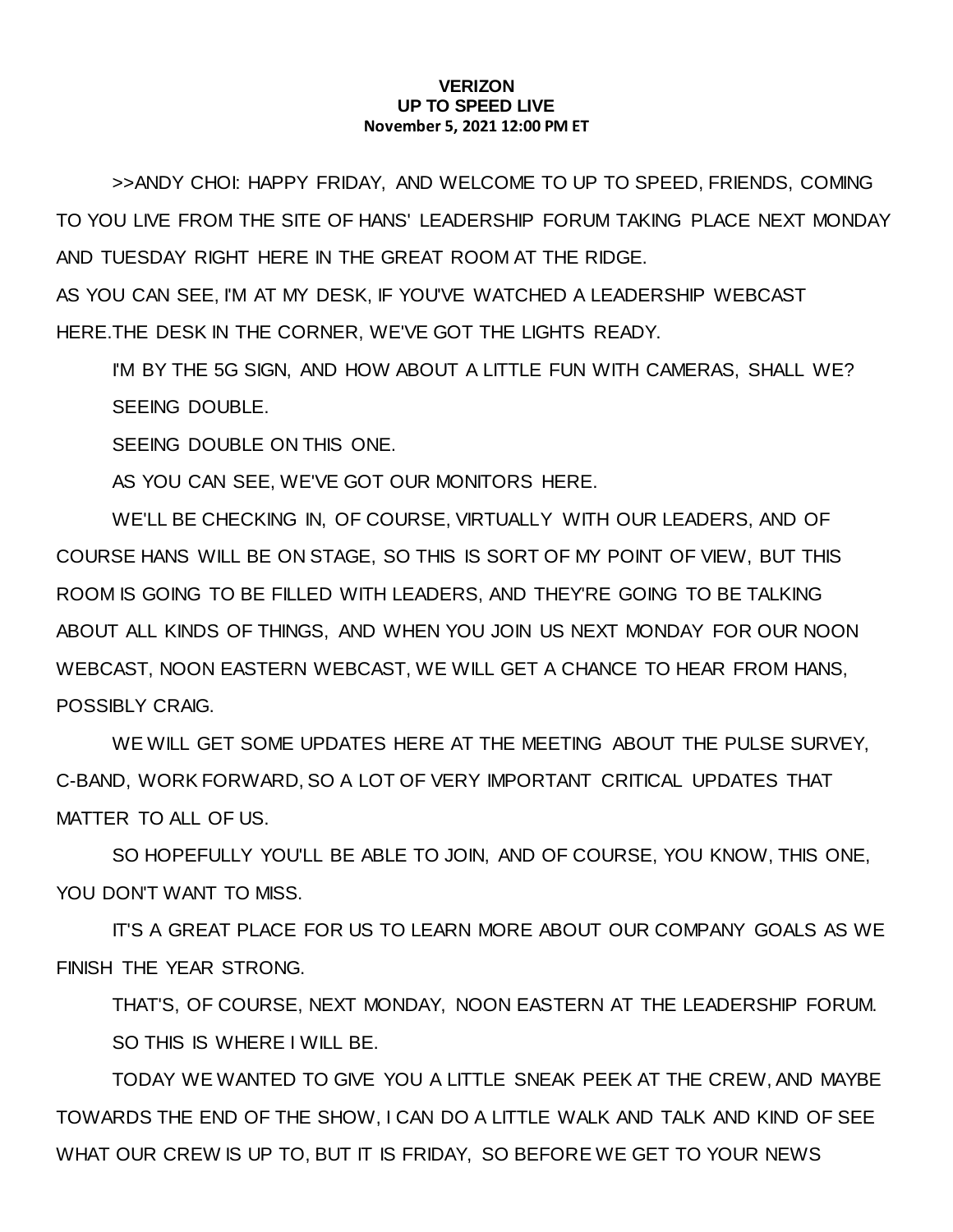RUNDOWN, WE WANTED TO GIVE YOU, OF COURSE, A RECAP OF ALL THAT'S HAPPENED THIS WEEK IN UP TO SPEED LAND, AND WE BEGIN WITH MONDAY.

SO ON MONDAY, NOVEMBER 1ST, WE KICKED OFF NATIVE AMERICAN HERITAGE MONTH WITH A MESSAGE FROM RIMA, AND SHARED SOME THREE SISTERS SOUP WITH OUR FRIENDS FROM VERIZON NAV.

THANK YOU TO MALACHI FOR HELPING US OUT THERE.

TUESDAY, WE VENTURED TO THE LAND DOWN UNDER TO LEARN MORE ABOUT V-TEAMER ANDY LAMROCK, A FORMER PROFESSIONAL HOCKEY PLAYER, NOW MAKING SOME POWER PLAYS TO HELP HIS COMMUNITY AND STRUGGLING FAMILIES IN HIS COMMUNITY.

THURSDAY, WE BATTLED AR MONSTERS IN THE CITY OF CHICAGO, LEARNING MORE ABOUT HOW VERIZON 5G IS PLAYING A BIG ROLE IN ONE OF NIANTIC'S NEWEST GAMES, URBAN LEGENDS, A GREAT GAME, FANTASTIC WAY TO LEARN ABOUT AR IN 5G.

IT'S A MULTI-PLAYER, AUGMENTED REALITY EXPERIENCE, AND THAT IS YOUR RECAP FOR THE WEEK OF NOVEMBER 1ST.

OKAY.

SO LET'S SHARE SOME MORE NEWS HAPPENING IN AND AROUND VERIZON.

IT WAS ANOTHER BIG WEEK OF IN THE VERIZON BUSINESS WORLD.

AND THEY'VE JOINED FORCES WITH VISIONABLE TO DELIVER A SINGLE SECURE INFRASTRUCTURE FOR HEALTHCARE PROVIDERS ACROSS THE APAC AND EMEA REGIONS.

THE PARTNERSHIP WILL FOCUS ON OPPORTUNITIES WITH APAC AND EMEA UNDER THE BANNER OF CARE EVERYWHERE, AND A SPECIALIZED TECHNOLOGY-LED CONNECTED HEALTHCARE CENTER BASED IN THE UK TO BE OPENED IN 2022.

CONGRATULATIONS TO THAT TEAM.

STAYING ON THE TOPIC OF VERIZON BUSINESS NEWS, THE TEAM ANNOUNCED A STRATEGIC 5G PARTNERSHIP WITH LOCKHEED MARTIN THAT WILL FOCUS ON INNOVATION FOR THE DEPARTMENT OF DEFENSE.

PUBLIC SECTOR TEAM IS AT THE FOREFRONT OF DIGITAL MODERNIZATION FOR THE MILITARY, LEADING 5G ENGAGEMENTS AT INSTALLATIONS THROUGHOUT THE U.S.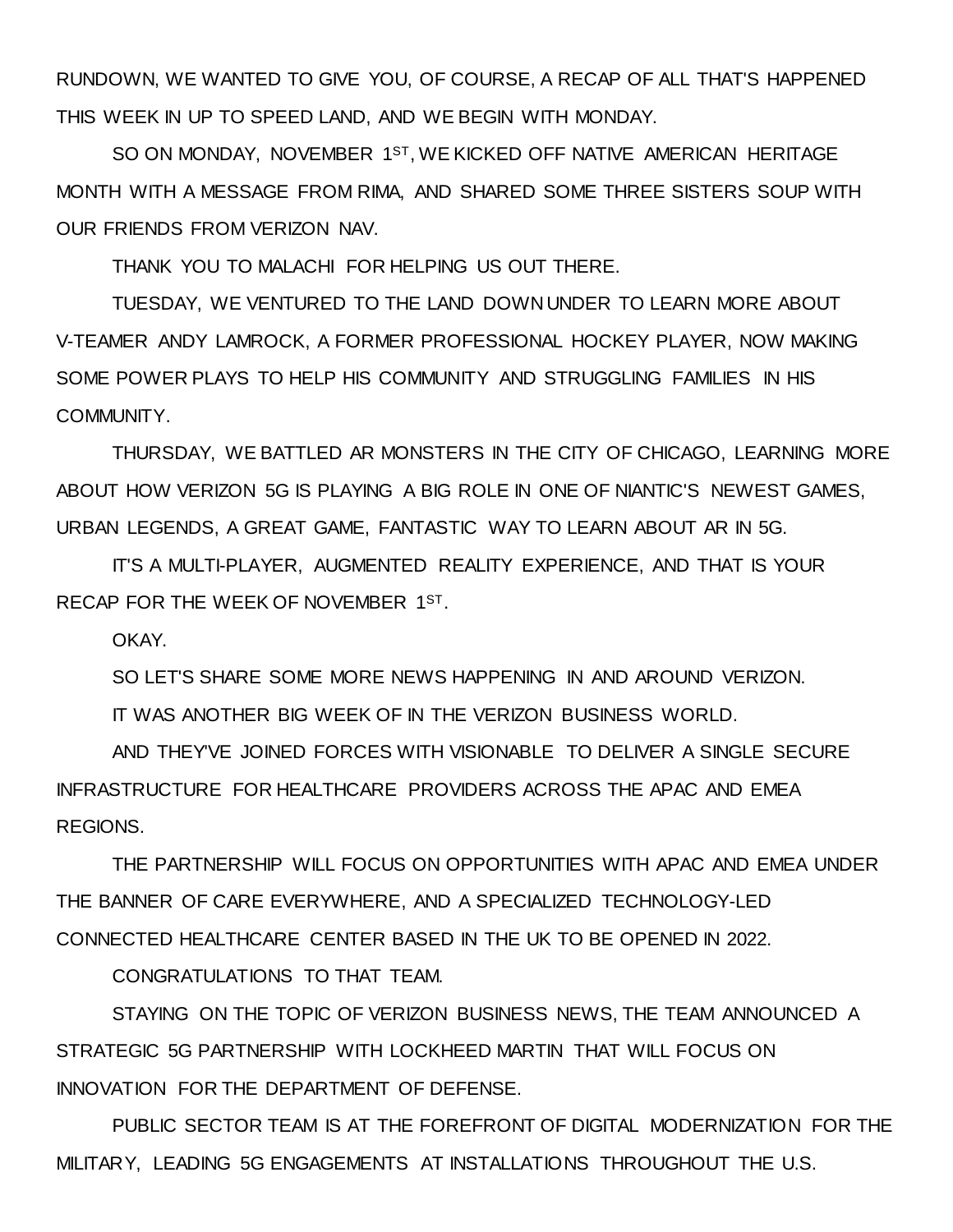AND MAKE SURE WE'VE GOT A LITTLE CALENDAR UPDATE FOR YOU NEXT WEEK, YOU'RE GOING TO WANT TO JOIN TAMI ERWIN FOR A LINKEDIN LIVE SESSION, THAT'S NEXT WEDNESDAY, 12:15 EASTERN, ON THE VERIZON LINKEDIN PAGE.

TAMI WILL BE JOINED BY TWO PURPLE HEART RECIPIENTS, RETIRED U.S. ARMY SPECIALIST AND IRAQ P.O.W. SHOSHANA JOHNSON, AND FORMER MARINE CORPS COUNTERINTELLIGENCE SPECIALIST, JOEL MCCOLLOUGH, FOR A DISCUSSION ON SERVICE, COURAGE AND FREEDOM.

SHOULD BE A GREAT DISCUSSION THERE.

ONCE AGAIN, LINKEDIN LIVE ON THE VERIZON LINKEDIN PAGE ON WEDNESDAY AT 12:15 EASTERN.

BY THE WAY, IF YOU ARE SPENDING TIME ON INSTAGRAM THIS WEEKEND, WE'VE GOT A GREAT LITTLE GIVEAWAY GOING ON.

ALL YOU HAVE TO DO IS FOLLOW US ON INSIDE VERIZON, THAT'S@INSIDE VERIZON, AND HOPEFULLY YOU ALREADY ARE, AND THEN YOU'RE GOING TO TAG SOMEONE THAT YOU'RE THANKFUL FOR, AND HAVE THEM FOLLOW AS WELL.

YOU'LL BOTH BE ENTERED TO WIN A \$50 GIFT CARD TO THE VERIZON BRAND SHOP. SO GO AHEAD AND FOLLOW THE HANDLE AND FIND THE POST.

TAG A FRIEND, SOMEONE YOU'RE THANKFUL FOR, HAVE THEM FOLLOW AS WELL.

YOU'LL BE ENTERED FOR A \$50 GIFT CARD TO THE VERIZON BRAND SHOP, AND THAT IS, OF COURSE, JUST IN TIME FOR THE HOLIDAYS IN THIS SEASON OF THANKSGIVING, AND OF COURSE, BEFORE WE DO CLOSE OUT, JUST A BIG THANK YOU TO ALL OF YOU FOR CONTINUING TO SUPPORT OUR UP TO SPEED TEAM, AND ON THIS FRIDAY, SITTING HERE, THIS IS GOING TO BE MY WORLD FOR THE NEXT COUPLE DAYS NEXT WEEK.

HANS' LEADERSHIP FORUM IS TWO DAYS, BUT ONCE AGAIN, YOU'RE GOING TO WANT TO JOIN US AT NOON EASTERN FOR OUR LEADERSHIP FORUM WEBCAST.

WE'RE GOING TO BE TALKING ONCE AGAIN ABOUT C-BAND UPDATES THERE, ABOUT THE PULSE RESULTS, AND WORK FORWARD, AND JUST A LOT FOR ALL OF US TO TAKE IN AND LEARN ABOUT.

AGAIN, THE KEY HERE, OF COURSE, IS TO CONTINUE DOMINATING IN THE FOURTH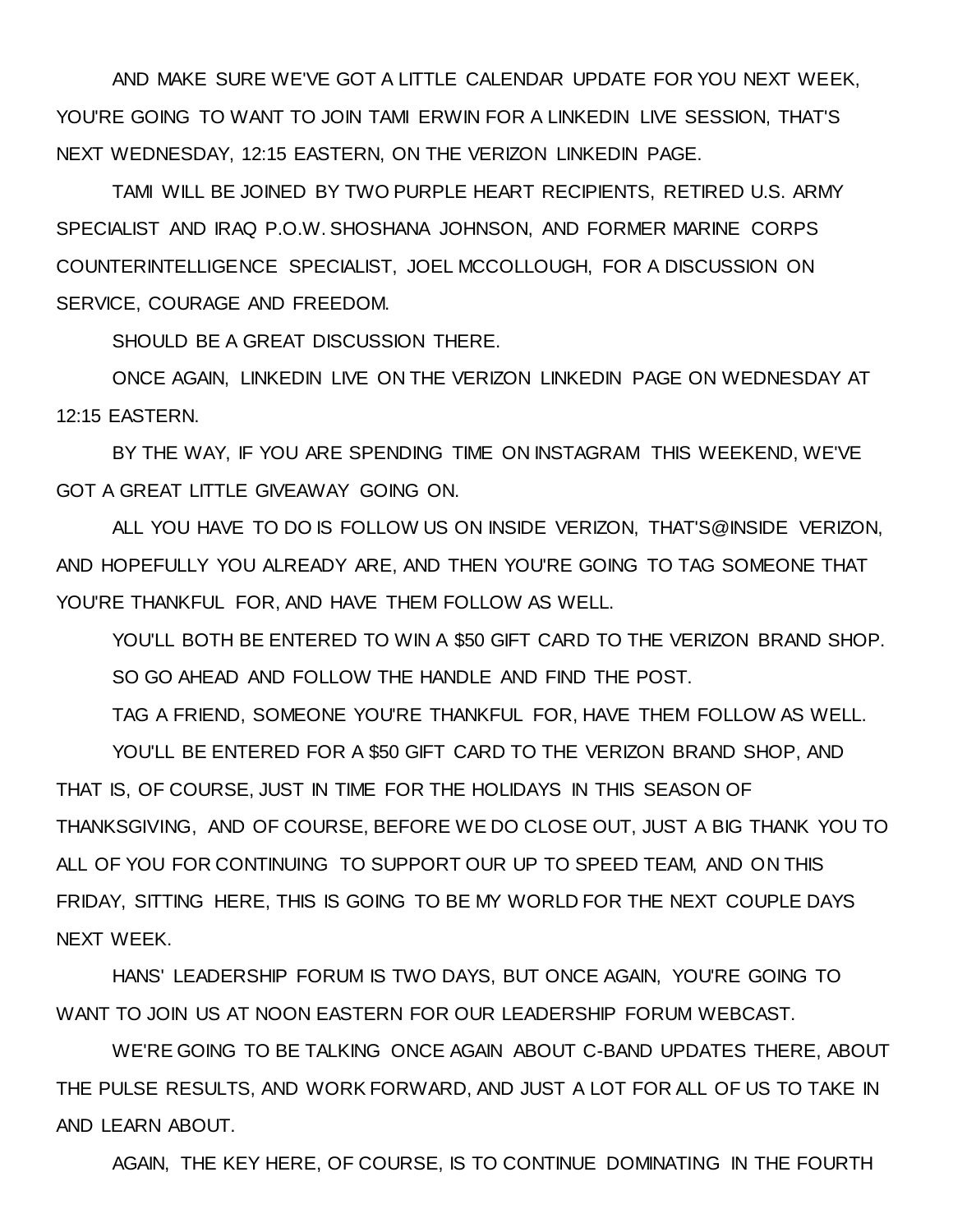QUARTER.

SO WITH THAT, BEFORE WE CLOSE OUT, I FIGURE I'D DO A LITTLE WALK AND TALK.

THIS IS KIND OF A WORKING SESSION FOR OUR CREW HERE.

IT'S THE CALM BEFORE THE STORM.

SO IF YOU'VE NEVER BEEN TO THE GREAT ROOM, OF COURSE, IT IS A GREAT ROOM, BUT YEAH, WE'VE GOT MONITORS HERE, OF COURSE, THE DOUBLE-TAKE AGAIN.

HANS WILL BE HERE ON THE STAGE, AND THEN, YOU KNOW, MANY OF OUR LEADERS WILL BE JOINING US IN PERSON HERE.

WE'LL BE PROPERLY DISTANCED, AND MASKED, OF COURSE, AND THEN WE'LL ALSO HAVE QUITE A FEW LEADERS VIRTUALLY AS WELL.

WE'VE GOT SOME GREAT SPEAKERS.

WE'VE GOT -- WE'RE GOING TO BE TALKING ABOUT ALL THE DIFFERENT WAYS THAT WE'RE GOING TO CONTINUE TO WIN THIS YEAR AND NEXT YEAR.

AS YOU CAN SEE, YOU KNOW, NOT EVERYTHING'S QUITE READY FOR PRIME TIME, BUT, YOU KNOW, THIS IS -- YOU'RE ABLE TO MAKE SURE THAT THE COLOR ON OUR CAMERAS ARE LOOKING PRETTY GOOD, SO EVERYONE'S LOOKING AND SOUNDING GREAT.

WE'VE GOT OUR CAMERAS HERE READY TO GO, AND WE'VE GOT OUR ILLUSTRIOUS CREW MEMBERS HERE, OUR TECHNICAL CREW WORKING, AND HOW'S -- A QUICK LITTLE LIVE UPDATE.

HOW ARE THINGS GOING?

>> EVERYTHING'S GOING SMOOTH.

>> FANTASTIC.

>> YEAH.

>>ANDY CHOI: FANTASTIC.

ALL RIGHT.

EXCELLENT.

THIS IS GREAT.

I DIDN'T MEAN TO, LIKE, BOTHER EVERYONE.

I KNOW THERE'S WORK TO BE DONE STILL, THERE'S WORK TO BE DONE STILL.